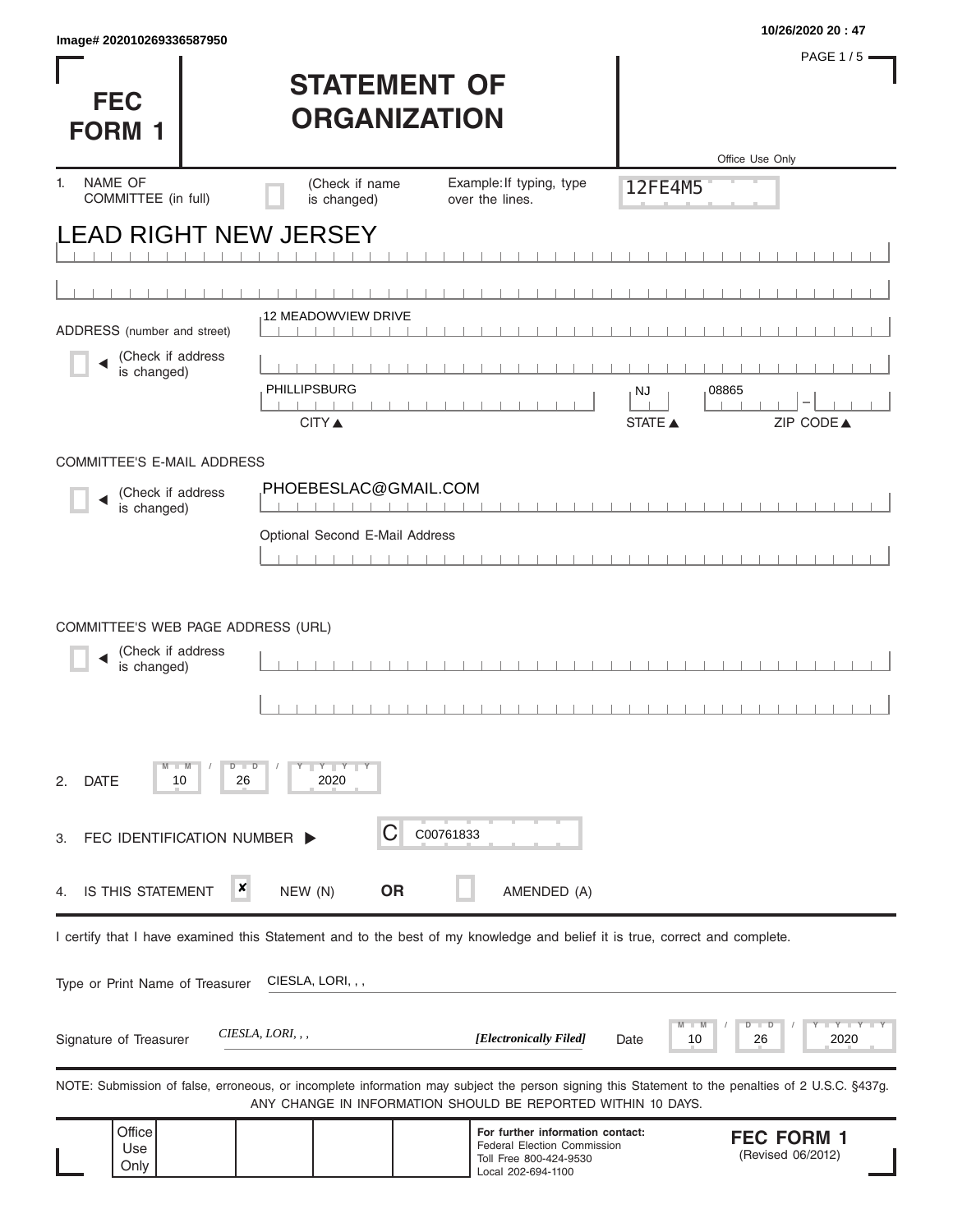| FEC Form 1 (Revised 02/2009)                                                                                                                                                                                                       | Page 2                                   |
|------------------------------------------------------------------------------------------------------------------------------------------------------------------------------------------------------------------------------------|------------------------------------------|
| TYPE OF COMMITTEE                                                                                                                                                                                                                  |                                          |
| <b>Candidate Committee:</b>                                                                                                                                                                                                        |                                          |
| (a)<br>This committee is a principal campaign committee. (Complete the candidate information below.)                                                                                                                               |                                          |
| This committee is an authorized committee, and is NOT a principal campaign committee. (Complete the candidate<br>(b)<br>information below.)                                                                                        |                                          |
| Name of<br>Candidate                                                                                                                                                                                                               |                                          |
| Candidate<br>Office<br>Party Affiliation<br>President<br>Sought:<br>House<br>Senate                                                                                                                                                | State<br><b>District</b>                 |
| This committee supports/opposes only one candidate, and is NOT an authorized committee.<br>(c)                                                                                                                                     |                                          |
| Name of<br>Candidate                                                                                                                                                                                                               |                                          |
| <b>Party Committee:</b>                                                                                                                                                                                                            |                                          |
| (National, State<br>This committee is a<br>or subordinate) committee of the<br>(d)                                                                                                                                                 | (Democratic,<br>Republican, etc.) Party. |
| <b>Political Action Committee (PAC):</b>                                                                                                                                                                                           |                                          |
| This committee is a separate segregated fund. (Identify connected organization on line 6.) Its connected organization is a:<br>(e)                                                                                                 |                                          |
| Corporation<br>Corporation w/o Capital Stock                                                                                                                                                                                       | Labor Organization                       |
| Membership Organization<br>Trade Association                                                                                                                                                                                       | Cooperative                              |
| In addition, this committee is a Lobbyist/Registrant PAC.                                                                                                                                                                          |                                          |
| This committee supports/opposes more than one Federal candidate, and is NOT a separate segregated fund or party<br>(f)<br>$\boldsymbol{x}$<br>committee. (i.e., nonconnected committee)                                            |                                          |
| In addition, this committee is a Lobbyist/Registrant PAC.                                                                                                                                                                          |                                          |
| In addition, this committee is a Leadership PAC. (Identify sponsor on line 6.)                                                                                                                                                     |                                          |
| <b>Joint Fundraising Representative:</b>                                                                                                                                                                                           |                                          |
| This committee collects contributions, pays fundraising expenses and disburses net proceeds for two or more political<br>(g)<br>committees/organizations, at least one of which is an authorized committee of a federal candidate. |                                          |
| This committee collects contributions, pays fundraising expenses and disburses net proceeds for two or more political<br>(h)<br>committees/organizations, none of which is an authorized committee of a federal candidate.         |                                          |
| Committees Participating in Joint Fundraiser                                                                                                                                                                                       |                                          |
| FEC ID number<br>C<br>1.                                                                                                                                                                                                           |                                          |
| FEC ID number<br>C<br>2.                                                                                                                                                                                                           |                                          |
| FEC ID number $\bigcap$<br>3.                                                                                                                                                                                                      |                                          |
| FEC ID number $\bigcap$<br>4.                                                                                                                                                                                                      |                                          |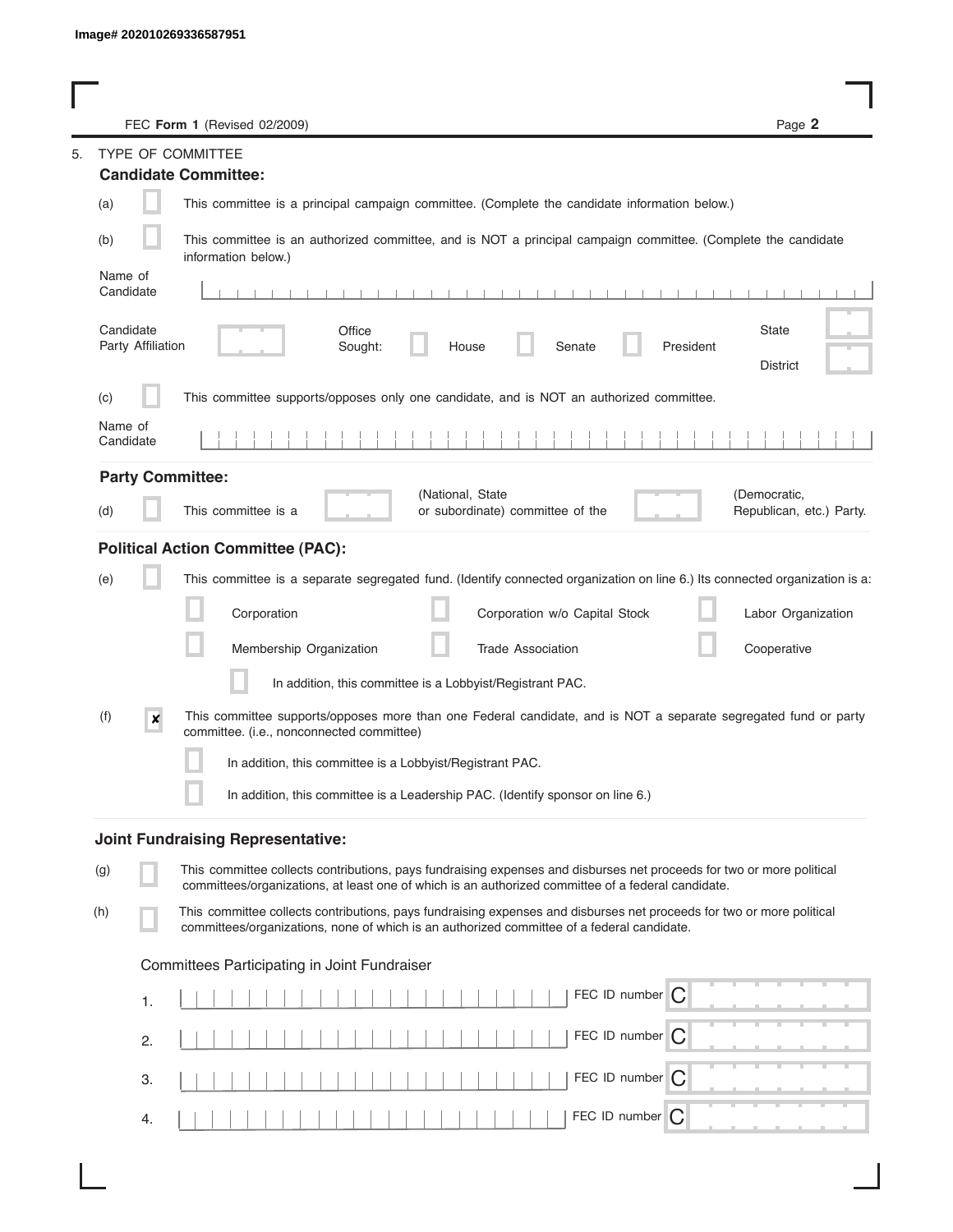FEC Form 1 (Revised 02/2009) Page 3

Write or Type Committee Name

## Image# 202010269336587952<br>
FEC Form 1 (Revised 02/2009)<br>
Write or Type Committee Name<br> **LEAD RIGHT NEW JERSEY**

6. Name of Any Connected Organization, Affiliated Committee, Joint Fundraising Representative, or Leadership PAC Sponsor

| <b>NONE</b>                                                                                                                |             |              |                          |  |  |  |  |  |  |  |
|----------------------------------------------------------------------------------------------------------------------------|-------------|--------------|--------------------------|--|--|--|--|--|--|--|
|                                                                                                                            |             |              |                          |  |  |  |  |  |  |  |
| Mailing Address                                                                                                            |             |              |                          |  |  |  |  |  |  |  |
|                                                                                                                            |             |              |                          |  |  |  |  |  |  |  |
|                                                                                                                            |             |              | $\overline{\phantom{a}}$ |  |  |  |  |  |  |  |
|                                                                                                                            | <b>CITY</b> | <b>STATE</b> | ZIP CODE                 |  |  |  |  |  |  |  |
| Affiliated Committee Joint Fundraising Representative<br>Connected Organization<br>Leadership PAC Sponsor<br>Relationship: |             |              |                          |  |  |  |  |  |  |  |

Custodian of Records: Identify by name, address (phone number -- optional) and position of the person in possession of committee books and records. 7.

| CIESLA, LORI, , , |                                                                                                |
|-------------------|------------------------------------------------------------------------------------------------|
| Full Name         |                                                                                                |
| Mailing Address   | 12 MEADOWVIEW DRIVE                                                                            |
|                   |                                                                                                |
|                   | 08865<br><b>NJ</b><br><b>PHILLIPSBURG</b><br>$\overline{\phantom{a}}$                          |
| Title or Position | ZIP CODE<br><b>CITY</b><br><b>STATE</b>                                                        |
|                   | 908<br>797<br>7996<br>Telephone number<br>$\overline{\phantom{a}}$<br>$\overline{\phantom{a}}$ |

8. Treasurer: List the name and address (phone number -- optional) of the treasurer of the committee; and the name and address of any designated agent (e.g., assistant treasurer).

| Full Name<br>of Treasurer | CIESLA, LORI, , ,                                                                              |
|---------------------------|------------------------------------------------------------------------------------------------|
| Mailing Address           | 12 MEADOWVIEW DRIVE                                                                            |
|                           |                                                                                                |
|                           | PHILLIPSBURG<br>08865<br><b>NJ</b><br>$\hspace{0.1mm}$                                         |
|                           | <b>ZIP CODE</b><br><b>CITY</b><br><b>STATE</b>                                                 |
| Title or Position         |                                                                                                |
|                           | 908<br>797<br>7996<br>Telephone number<br>$\overline{\phantom{a}}$<br>$\overline{\phantom{a}}$ |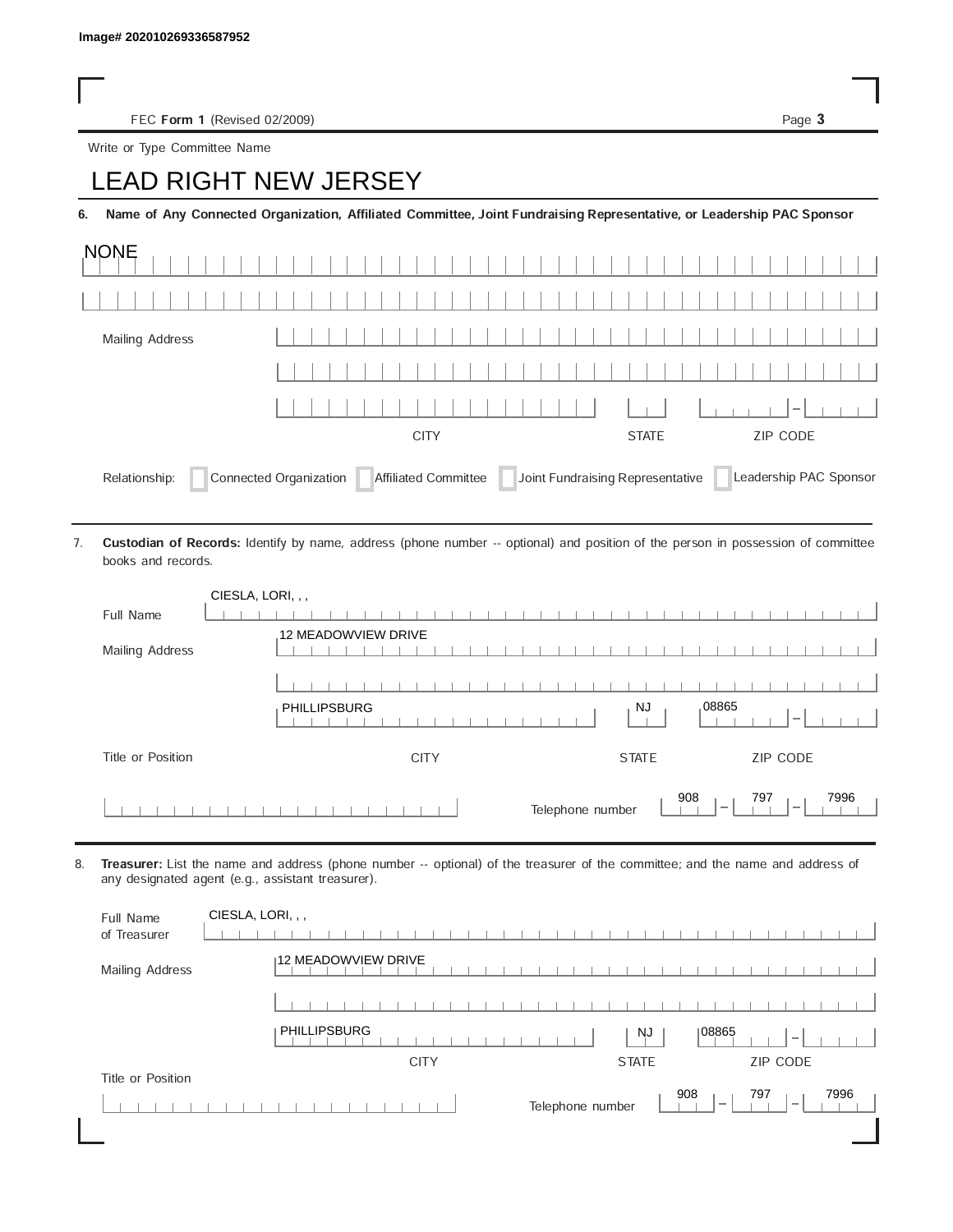FEC Form 1 (Revised 02/2009) Page 4

| Full Name of<br>Designated<br>Agent |  |  |  |  |  |             |  |  |  |  |  |                  |              |  |        |  |                              |  |  |
|-------------------------------------|--|--|--|--|--|-------------|--|--|--|--|--|------------------|--------------|--|--------|--|------------------------------|--|--|
| Mailing Address                     |  |  |  |  |  |             |  |  |  |  |  |                  |              |  |        |  |                              |  |  |
|                                     |  |  |  |  |  |             |  |  |  |  |  |                  |              |  |        |  |                              |  |  |
|                                     |  |  |  |  |  | <b>CITY</b> |  |  |  |  |  |                  | <b>STATE</b> |  |        |  | $\hspace{0.1mm}$<br>ZIP CODE |  |  |
| Title or Position                   |  |  |  |  |  |             |  |  |  |  |  | Telephone number |              |  | $\sim$ |  | $\sim$                       |  |  |

9. Banks or Other Depositories: List all banks or other depositories in which the committee deposits funds, holds accounts, rents safety deposit boxes or maintains funds.

| Name of Bank, Depository, etc. |  |
|--------------------------------|--|
|--------------------------------|--|

| <b>PNC BANK</b>                |                                   |                     |                          |
|--------------------------------|-----------------------------------|---------------------|--------------------------|
| Mailing Address                | <sub>1</sub> 755 MEMORIAL PARKWAY |                     |                          |
|                                |                                   |                     |                          |
|                                | PHILLIPSBURG                      | 108865<br><b>NJ</b> | $\overline{\phantom{a}}$ |
|                                | <b>CITY</b>                       | <b>STATE</b>        | ZIP CODE                 |
| Name of Bank, Depository, etc. |                                   |                     |                          |
|                                |                                   |                     |                          |
| Mailing Address                |                                   |                     |                          |
|                                |                                   |                     |                          |
|                                |                                   |                     | -                        |
|                                | <b>CITY</b>                       | <b>STATE</b>        | ZIP CODE                 |